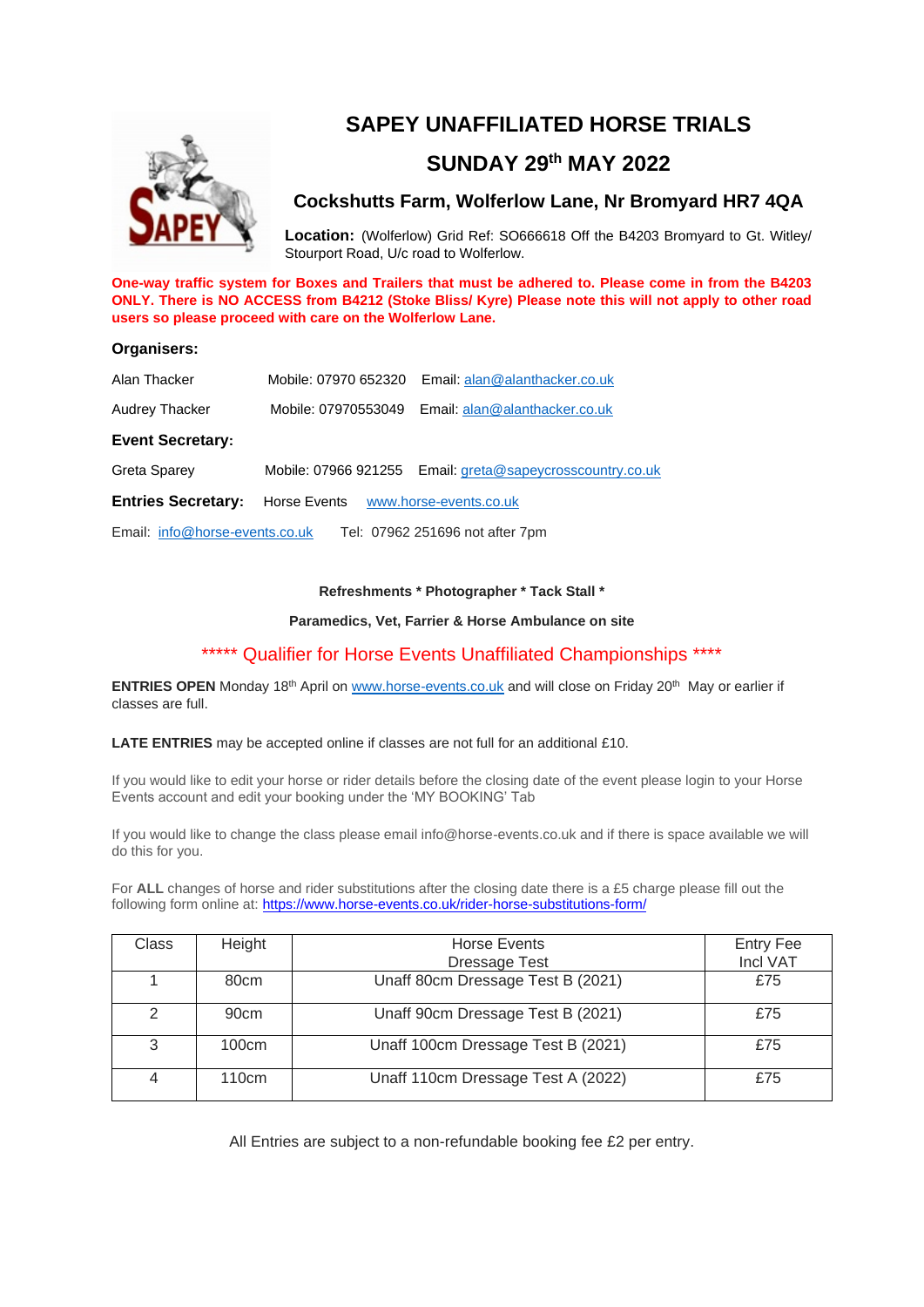**START FEE:** £12(inc VAT) per horse – a link to pay your start fee will be with your event times. All start fees should be paid for before attending event. (In the event of not being able to attend after paying your start fee this will be refunded)

# Competitors Numbers will need to be printed and placed in your own bibs. Numbers can be downloaded from [www.sapeycrosscountry.co.uk](http://www.sapeycrosscountry.co.uk/) when paying your start fee and getting your times.

## Please display your number clearly in your vehicle as you enter the event.

### **Withdrawal Policy – PLEASE READ CAREFULLY**

**WITHDRAWALS:** no later than Friday 20<sup>th</sup> May.

### **ALL Withdrawals must be registered by email to: [info@horse-events.co.uk](mailto:info@horse-events.co.uk)**

Please note if withdrawing after the closing date in order to obtain your refund we MUST receive a vet's or doctor's certificate. No later than the Monday following the event to obtain a refund.

#### **Withdrawal policy depending on date of withdrawal:**

- 1. Withdrawals for whatever reason **before the closing date** will receive a refund minus the £10 admin fee.
- 2. **Withdrawals made AFTER the Closing & Withdrawal date** for a veterinary to the horse or medical reason to the rider, are non-refundable unless a replacement from our wait list is found. In this situation a full refund will be given minus the £10 admin fee. *(If entries are open and there is no wait list – no refunds will be issued)*
- 3. **Withdrawals made 24 hours before the event** for whatever reason are non-refundable.

### **When refunds are due please note these will be processed back onto the card you paid on.**

**START TIMES:** available at [www.horse-events.co.uk](http://www.horse-events.co.uk/) and [www.sapeycrosscountry.co.uk](http://www.sapeycrosscountry.co.uk/) 1800 on Thursday 26<sup>th</sup> May.

### **COURSE WALKING:**

The XC Course will be open for walking between 2pm - 8pm on Saturday 28<sup>th</sup> May for ALL competitors. Please note the gates will NOT be open before 2pm

All results will be online and available at [www.eventingscores.co.uk](http://www.eventingscores.co.uk/) and [www.sapeycrosscountry.co.uk](http://www.sapeycrosscountry.co.uk/)

### **PRIZES & ROSETTES**

Dressage sheets will be emailed by request [greta@sapeycrosscountry.co.uk](mailto:greta@sapeycrosscountry.co.uk) or posted on receipt of SAE sent to Sapey Cross Country, Mill Farm, Stanford Bridge, Worcester. WR6 6SP

For any objections to be made the final set of results will be confirmed at 8pm on the day of the event. If you would like to object or have us check your score you have until 7pm on the day of the competition to do so. Objections must be made to [info@horse-events.co.uk](mailto:info@horse-events.co.uk) or text 07962 251696.

Rosettes to 10th place available to collect or on receipt of SAE sent to Sapey Cross Country, Mill Farm, Stanford Bridge, Worcester, WR6 6SP.

Prize 1-3<sup>rd</sup> There will be a prize giving after each class

GENERAL CONDITIONS OF ENTRY